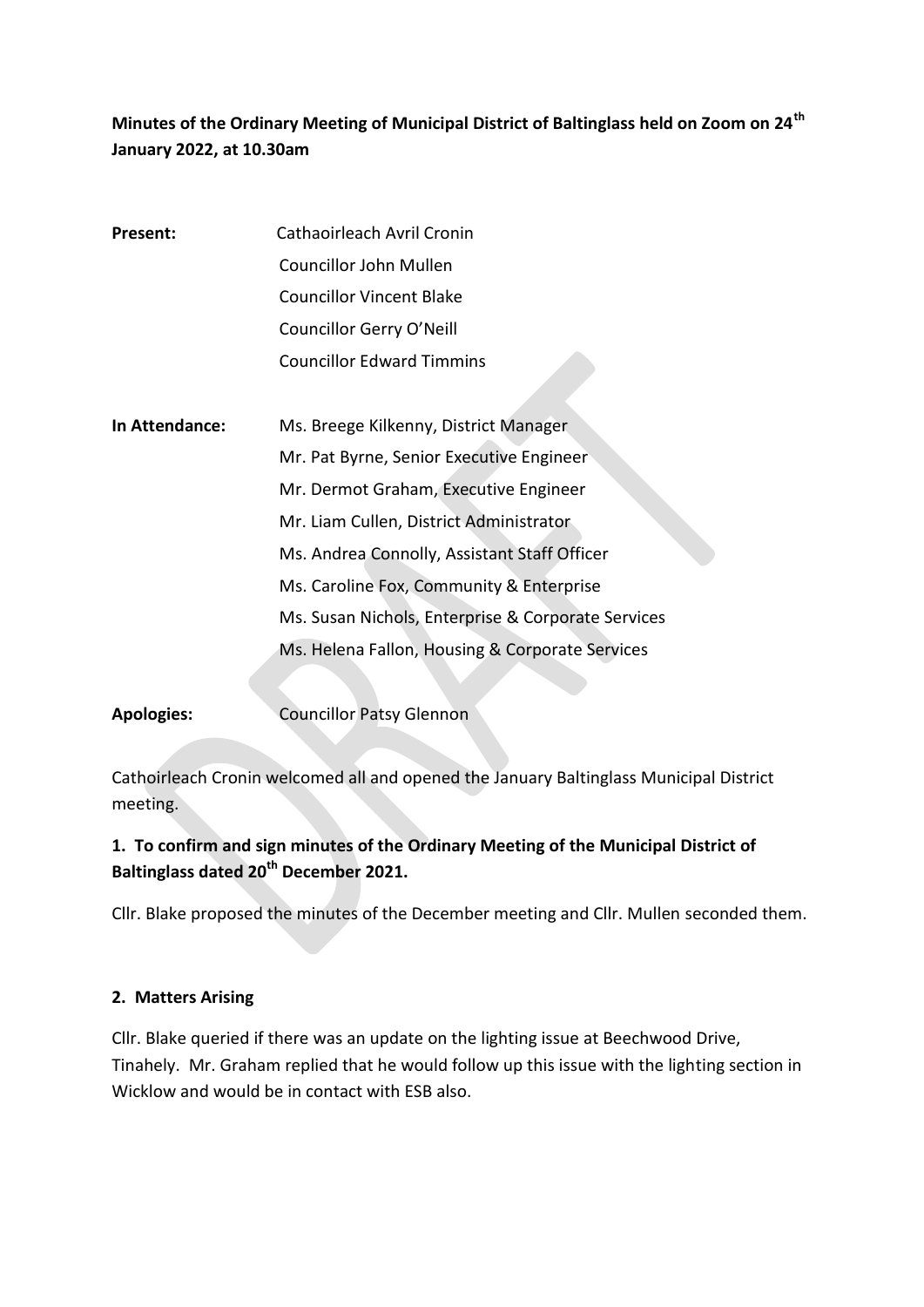### **3. To consider Roads Reports (national and non-national roads).**

Mr. Pat Byrne, Senior Executive Engineer, briefed the members on the N81 Progress Report. He advised that Transport Infrastructure Ireland have allocated €200,000 to progress possible design works on the Baltinglass to Annalecky junction on the N81. They are currently carrying out testing and design analysis from Sruhaun, Baltinglass to Castleruddery and results will indicate if resurfacing works are required on this section of the N81. He continued that the Safety audit carried out late last year will be signed off on shortly and upgrades of lighting on the N81 were completed in December. Cllr. Timmins noted it was good to see works on that stretch of the N81 and asked if funding allocated by TII could be spent on widening the road at the Tuckmill junction as this section of road is very dangerous. Mr. Byrne stated there are schemes available and approval from TII would be needed for any improvements. Cllr. Blake queried if there was any update on the Blessington Inner Relief Road and Mr. Byrne replied that they are still working on the design stage and will have an update for the next meeting. Cllr. Cronin enquired if contact can be made with TII with regard to the dirt on the N81 as she had received a number of calls. Mr. Byrne advised that he had been in contact with Senior Engineer, John Bowes, and it was agreed to prepare a letter and forward to all quarries reminding them of their responsibilities and make contact with Kildare County Council and An Garda Siochána on this issue.

Mr. Dermot Graham, Executive Engineer, briefed the meeting on the non national roads report. He advised members that allocations from the department for RI works and RM works will be received in the coming months and will be divided equally between the Blessington area and Tinahely area. He complimented the Tinahely outdoor staff on their work on Christmas Day when significant flooding occurred in the Carnew, Shillelagh areas. Cllr. Mullen echoed Mr. Graham's sentiments and considered the yellow weather warnings issued from Met Eireann as insufficient and noted that Wicklow County Council's emergency team should get prior warnings from Met Eireann in such cases. He highlighted the water breakages and flooding that occurred at Lugduff, Tinahely, Main Street, Carnew and at Quarry Street, Shillelagh. He raised concerns over speeding on the R748 at Coolboy and queried if electronic feedback signs could be erected or if traffic calming measures could be introduced as there are a lot of children along this road. Mr. Graham addressed the issues raised by Cllr. Mullen and advised that Lugduff is in need of some work and has ongoing issues with storm drains. On the issue of flooding on Main Street, Carnew he advised that drainage is falling away and a long term solution is required to deal with this. Ms. Kilkenny acknowledged and thanked the district staff for their work on Christmas day. Cllr. Timmins raised the issue of flooding in Slaney Mall in Baltinglass over the Christmas period and queried if there was compensation available for businesses affected for clean ups and damaged equipment etc. He also queried if the flood defences at Parkmore could be checked by engineers. Cllr. O'Neill queried if there was any update on the road surface of Knockieran Bridge as it was now in a deplorable state. Cllr. Blake noted a number of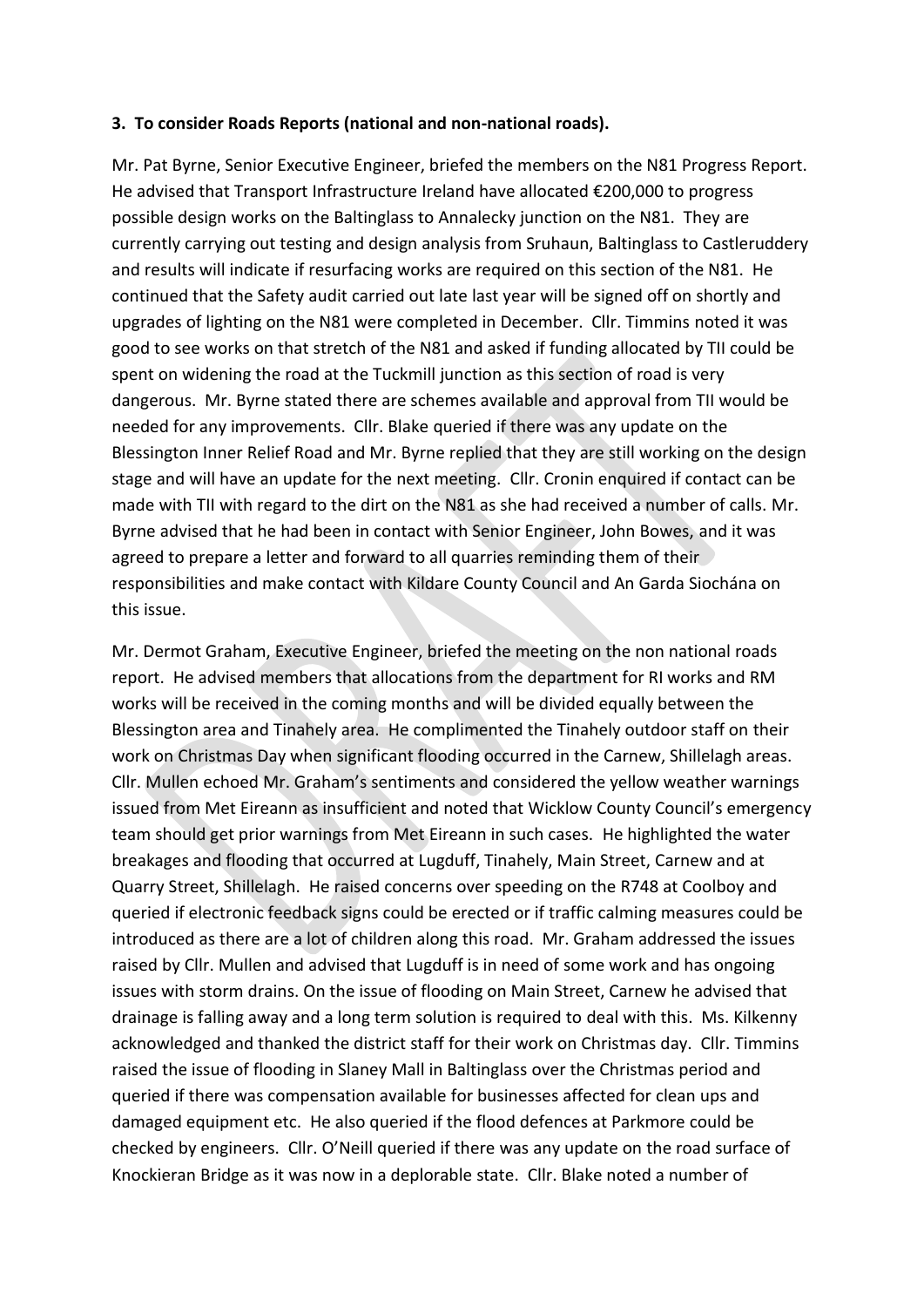projects has not been completed from last year and queried if the white lining on the R747 could be completed as this is a main thoroughfare. He added his appreciation also for the works carried out by Wicklow County Council staff and the fire brigade on Christmas Day. He added that a number of years ago Wicklow County Council carried out some works to relieve flooding on the Derry river in collaboration with both Wexford and Carlow County Council and this may need to be done again. Mr. Graham addressed the issues raised by the members and noted that works on the Derry river had been carried out over thirty years ago and that works on rivers are more restrictive now but he will follow up with both Wexford and Carlow County Council. The Cathaoirleach expressed her thanks to all staff and emergency services for their work on Christmas Day and added their work does not go unnoticed.

#### **4. To receive an update on Blessington eGreenway**

Ms. Caroline Fox updated the meeting on the Blessington eGreenway and advised that the application has now been submitted to An Bord Pleanála and is now a live planning application. All associated documents are available on the Wicklow County Council website and are also on display in the Council offices in Wicklow, Blessington and Blessington Library and submissions can be made up until the  $4<sup>th</sup>$  March 2022. Following the update Cllr. O'Neill raised concerns that there has been little consultation with the local community and the members on the greenway plans and there are a number of issues which will need to be looked at further including the proposal to install traffic lights on the three bridges. He noted that a traffic survey had been completed but not at the busiest time so the results do not reflect the true traffic numbers on these routes. He stated that this will cause major delays and traffic will be backed up on bad bends and cause a major inconvenience to locals. He also raised concerns at the lack of toilets and car parks along the route and queried why these issues have not yet been addressed. Cllr. O'Neill suggested a special meeting be held before the 4<sup>th</sup> March so the members can discuss these issues. Ms. Fox replied that she could not make any significant comments as this is now a live planning application and the formal process has to be carried out by An Bord Pleanála. Cllr. Cronin noted that as the planning process is ongoing the members could meet up to discuss and make a submission. She thanked Ms. Fox for her work on this project and considered it a huge advantage to the area. Cllr. Mullen stated that such a large project will always have issues but is a most welcome development to the area. He did query the ownership of the land and asked if there was a lease agreement or purchase agreement in place. Ms. Fox informed the meeting that 95% of the land is owned by the ESB and there is a long term lease agreement in place with the other four land owners.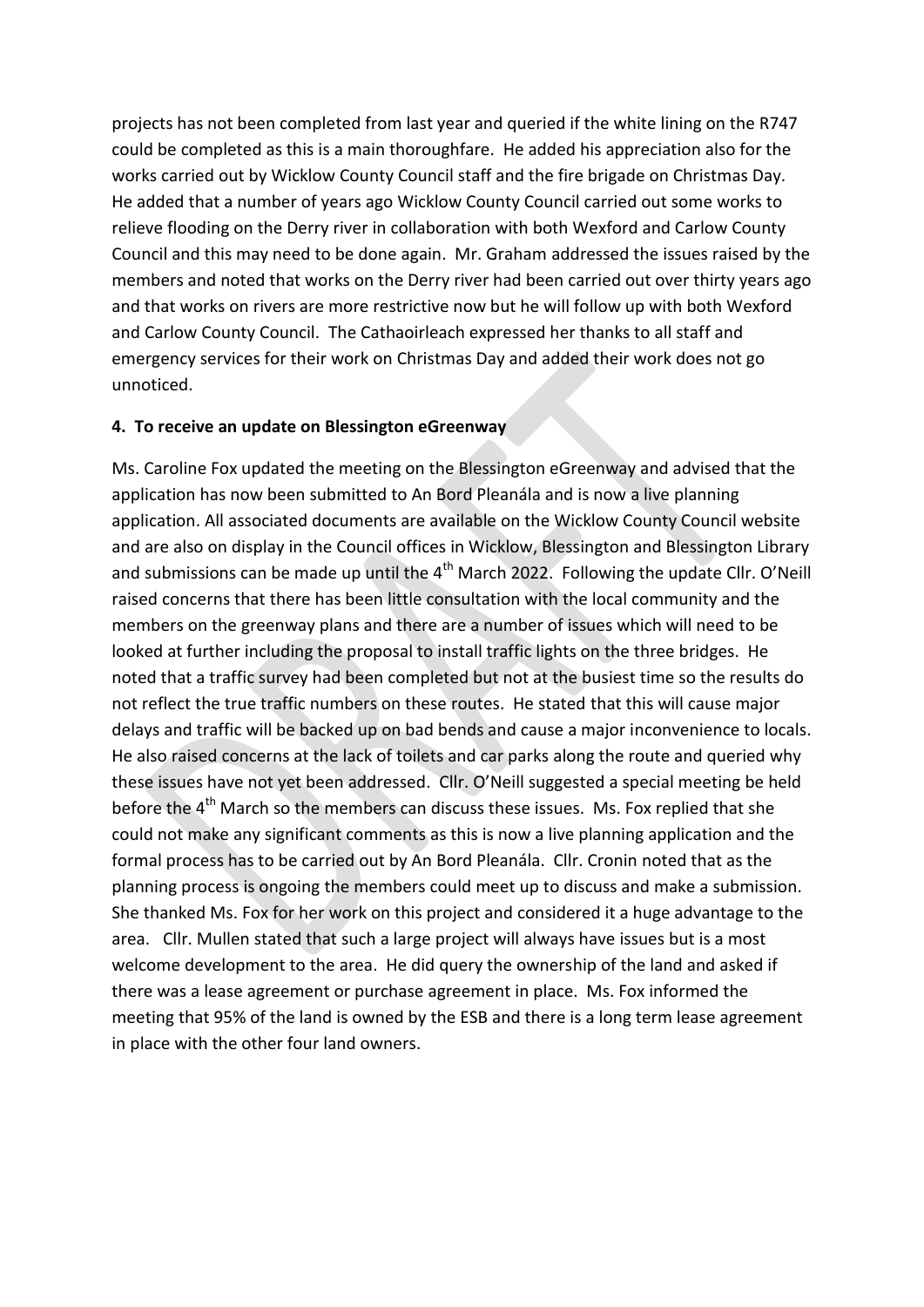# **5. To note Blessington's recent funding allocation under RRDF and Town Centre Masterplan initiative**

Ms. Susan Nicholas, Enterprise & Corporate Services, presented the members with a brief update on funding allocated under the Rural Regeneration Development Fund to projects in West Wicklow. She informed the members that the Blueprint for Blessington project has been approved funding of €1 million recently by the Department. This project will develop plans for public realm works, the redevelopment of derelict property to create an eHub and a visitor centre for the forthcoming greenway. The plan aims to maximise the opportunities created by the expected increased visitor numbers to the Blessington Lakes eGreenway whilst reinvigorating the centre of Blessington town. The project will cost approximately €1.2 million and the shortfall will be match funded by Wicklow County Council. She also advised that funding of €100,000 was announced in December to support the development of a masterplan for the town. This project will develop a blueprint for a masterplan which can be used for other areas also. Cllr. O'Neill was critical of €100,000 being spent on a masterplan and stated it was a waste of money as health checks and feasibility studies have already been completed for the town. He queried if the members had any input into how the €1.2 million will be spent and recommended that some funding be used for toilet facilities in the town centre. Ms. Nichols replied that there are various plans in place already and they will all be taken into account. She stressed that RRDF funding can only be spent on what has been applied for with guidance by the Department. On the issue of toilet facilities, she advised that these will be included in the visitor centre. Cllr. Blake complimented staff on getting funding for this project but raised concerns over the amount Wicklow County Council have to match. Ms. Nichols advised that RRDF have funded 80% of the overall cost of project and Wicklow County Council will provide the shortfall of €200,000. Ms. Kilkenny, District Manager, advised that funding from Wicklow County Council will be provided from the whole county and not just the Baltinglass district. The Cathaoirleach welcomed funding to the district and thanked Ms. Nichols for her update.

## **6. Correspondence**

Mr. Cullen, District Administrator, advised the members that correspondence had been received from a twinning group in Carnew wishing to update the members on their ongoing work developing links with Smiths Falls, Ontario, Canada. The group requested to give a brief presentation at the next meeting in February. There were no objections to this proposal and Cllr. Blake proposed this motion and Cllr. O'Neill seconded it. He also advised that the civil works for the CCTV scheme have started in the town.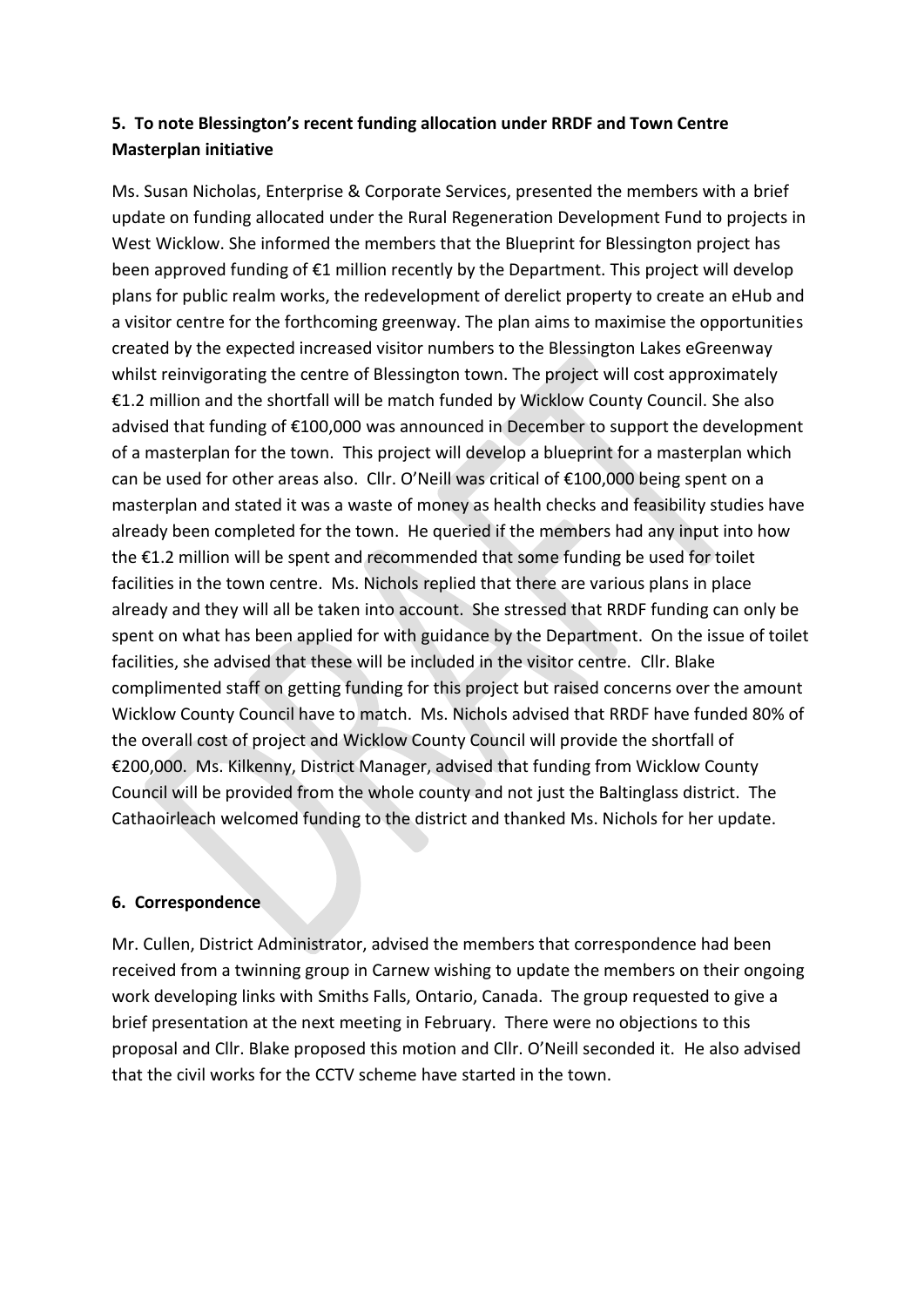### **7. Any other business**

The Cathaoirleach advised the meeting that there was a late inclusion on the agenda and Ms. Helena Fallon would give a brief presentation on the pre part 8 planning application for Mountain View/Carriglen, Blessington. Ms. Fallon, Housing & Corporate Services, advised the members that six age friendly units are planned in collaboration with KARE. Following the presentation Cllr. O'Neill expressed his delight that Blessington is included in this scheme to promote independent living for the elderly and people with disabilities and asked for copies of the plans to be distributed to the members. Cllr. Cronin queried the timeline on this project and Ms. Fallon replied that it will be at least two to three months before any further progress will be made. Ms. Kilkenny thanked Ms. Fallon and Cllr. O'Neill both for their work on this project which will be funded by the Department. Cllr. Blake offered his support to this worthwhile and progressive project.

Cllr. Mullen raised concerns over the distribution of funding throughout the district following the announcement of NTA funding in recent days. Cllr. Mullen noted that an RRDF application for the south of the county had been unsuccessful and was awaiting feedback from the department. He stressed that the imbalance of funding within the county now needs to be addressed urgently. Ms. Kilkenny reassured Cllr. Mullen that feedback has been sought from the Department and this information will contribute to a more successful application the next time around.

Cllr. Timmins noted that a development plan workshop was to be held in the afternoon but stated that he was deeply concerned that all amendments to the County Development Plan submitted by the members of Baltinglass MD had not been considered and had been rejected by the Planning Regulator. Ms. Kilkenny advised members that the planning team have to follow statutory requirements and the Office of the Planning Regulator. Amendments submitted by the members and the public were put through but were not recommended. Cllr. Mullen agreed with Cllr. Timmins that this version of the town development plan is not suitable and is deeply flawed. He added that these issues need to be addressed and stated he will not vote through any of these recommendations. Ms. Kilkenny stressed that the executive has to comply with national policy and cannot disagree. Cllr. O'Neill concurred with both Cllr. Timmins and Cllr. Mullen and stated he was disappointed that every modest proposal submitted by the members had been rejected by the Office of the Planning Regulator. He stated that it was frustrating and disheartening for councillors. Cllr. Blake stated that these were not national policies and that the Office of the Planning Regulator does not know these areas as well as local councillors.

There being no other business the Cathaoirleach, Cllr. Cronin, concluded the meeting.